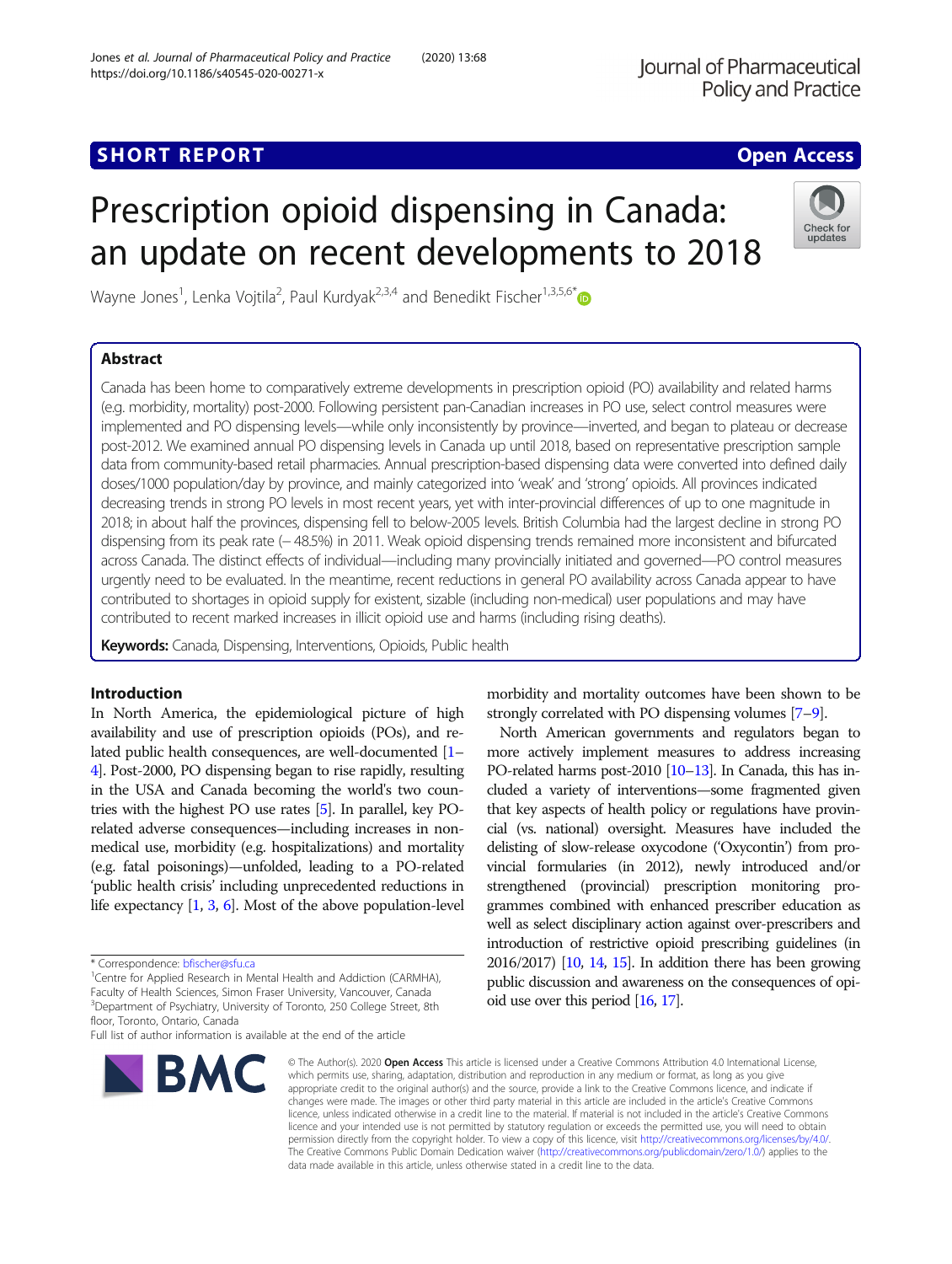While PO dispensing peaked in the US in about 2010 and subsequently declined by about 25% in response to control measures implemented, it remains globally unsurpassed for its opioid consumption levels [[18](#page-4-0)–[20](#page-4-0)]. In Canada, similar developments have lagged and have been less consistent, with select decreases in PO dispensing identified for half of the provinces post-2012 [[21,](#page-4-0) [22](#page-4-0)]. Throughout this period, PO dispensing levels across Canadian provinces have been quite diverse, including up to threefold variations in prescribing volumes [[21,](#page-4-0) [23\]](#page-4-0). Despite these overall reductions in dispensing, increases in key opioid-related harms (e.g. mortality, morbidity) have occurred across North America in recent years, increasingly driven by expanding involvement of illicit, highly toxic opioid products in the past five years [\[24](#page-4-0)–[27](#page-4-0)].

In the following and extending previous work, we briefly examine and update on trends and patterns in PO dispensing in Canada for the period up to 2018, with primary focus on recent developments as well as population health implications.

## Methods

Present analyses are based on annual PO retail dispensing data across Canada (specifically, the ten Canadian provinces) from 2005 to 2018. Raw aggregated update data were obtained from the IQVIA's CompuScript database, which monitors prescription-based retail transactions for medications, and had been used for previous related analyses [[28](#page-4-0)–[31\]](#page-4-0). Totals for the number of PO prescriptions and number of units dispensed for each opioid product were provided by IQVIA aggregated by region (provinces), opioid molecule (codeine, fentanyl, hydrocodone, hydromorphone, meperidine, methadone, morphine, oxycodone or tramadol), product names, form (solid, liquid, etc.) and strength. Methadone formulations were provided but excluded from the analyses since they are primarily used for addiction treatment, and dispensing modes greatly vary [[32](#page-4-0)]. As tramadol has only been available in Canada since 2006 data were not available for the full study period. However, their inclusion (among 'weak opioids') showed to not alter observed overall patterns within provinces [[33](#page-4-0)].

The individual provincial summary of total dispensing data were converted to annual defined daily doses per 1000 population per day (DDD/1000/day) values. DDD estimates were obtained from the World Health Organization's (WHO) Anatomical Therapeutic Chemical (ATC) classification and DDD measurement methodology, population statistics calculated from the Statistics Canada's CANSIM table 051-0005 [\[34](#page-4-0)–[36\]](#page-4-0). Based on the WHO's pain ladder, tramadol and codeine formulation products were defined as 'weak' opioids, all other formulations were combined into 'strong' opioids for descriptive analysis [\[37](#page-4-0)].

Descriptive analyses for the different PO categories included low- and high-ranking values in dispensing and change rates, by province and over-time [Fig. [1](#page-2-0)]. No ethical approval was required for the present study based on the nature of the non-personalized, population-aggregate dispensing data used for analyses.

### Results

In 2018, British Columbia (BC) (5.1 DDD/1000 pop/day) featured the lowest strong PO dispensing rate and Newfoundland and Labrador (NL) had the highest (10.1 DDD/1000 pop/day), approximately double the rate. Most provinces reported their peak rates for strong PO dispensing in 2011 but no later than 2016. All provinces indicated multi-year decreasing trends in strong PO dispensing in recent years and lower dispensing compared to previous peak rates; four out of the ten provinces indicated strong PO dispensing rates in 2018 that were below 2005-levels. Compared with respective peak years, BC had the greatest (− 49.5% from 2011), Quebec the smallest (− 13.8% from 2016) relative reduction in strong PO dispensing within the study period.

Correspondingly, BC (2.6 DDD/1000 pop/day) featured the lowest weak PO dispensing rate and Alberta (AB) had the highest (17.1 DDD/1000 pop/day) in 2018, equating to more than a sixfold difference. All provinces had lower dispensing rates for weak POs compared to previous peak rates observed during the study period, and all but one of the provinces (Saskatchewan [SK]) had weak PO dispensing rates that were below 2005 levels. Compared with respective peak years, ON had the greatest (− 43.1% from 2005) and NL the smallest relative reduction (− 11.8% from 2014) in weak PO dispensing within the study period.

## **Discussion**

The PO dispensing data presented is drawn from a stratified, representative sample of about 6,000 (approximately two thirds of the total) retail pharmacies across Canada, including a continuously refreshed sub-sample providing the pharmaceutical dispensing data comprising the large majority of prescriptions at the national level [\[28](#page-4-0), [38\]](#page-4-0). The Compuscript panel projects the sample-based prescription data to the universe of pharmacies by province, with a sampling error that is estimated to be low (5–10%) and data representativeness considered good. About 80% of the total of POs in Canada are dispensed through retail pharmacies (with other routes, including hospital-based dispensing, not captured) [[29\]](#page-4-0). Over this time period, Canadian pharmacies could sell select codeine (e.g., cough or mild pain/ fever) medication) 'over-the-counter' without a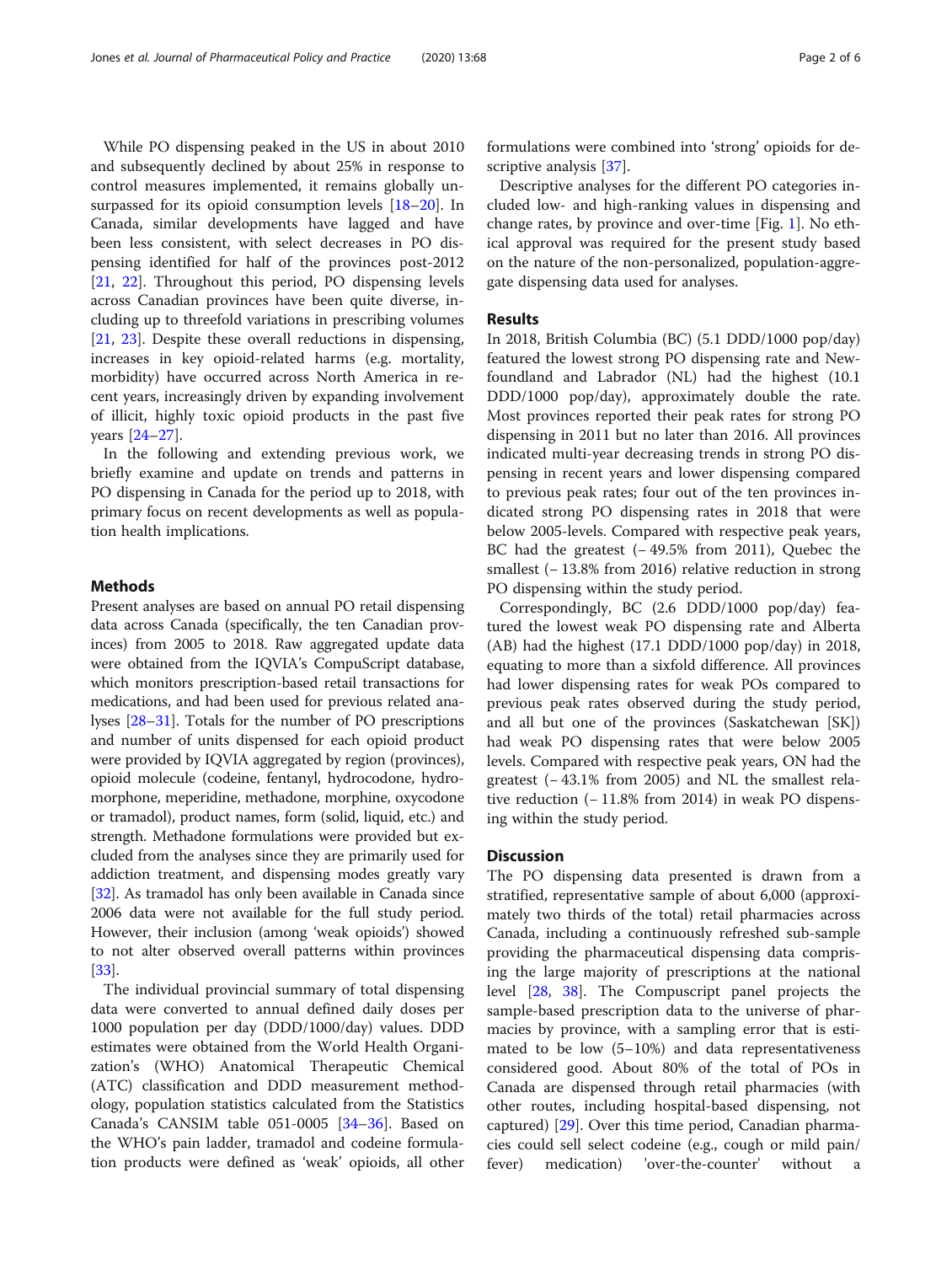<span id="page-2-0"></span>

prescription; however, these sales are not included in the present data [[39](#page-4-0), [40\]](#page-4-0). Overall, this is probably the best available data snapshot on country-wide PO consumption based on DDD values, interpreted as a drug's average maintenance dose per day for its main indication for an average adult. DDDs are a measurement unit with limits in accuracy, yet are seen as superior to indicators like crude prescription numbers, especially for comparative analyses [\[41](#page-4-0)–[43](#page-4-0)].

Our data—building on previous pharmaco-epidemiologic analyses—showed that population-level PO dispensing has undergone distinctly oscillating waves and changes in Canada during the period 2005–2018 [\[22,](#page-4-0) [23,](#page-4-0) [29](#page-4-0)]. While there were stark pan-Canadian increases especially in strong PO dispensing up until 2011, making Canada a global colead in opioid usage, all provinces have featured subsequent declines in dispensing more recently [[5](#page-3-0), [20\]](#page-4-0). These recent declines in strong PO dispensing, however, vary considerably in terms of timing and relative reductions [\[21](#page-4-0), [22\]](#page-4-0). Nevertheless, it is a fair overall summary that following a general 'wave' of strong PO dispensing increases until halfway through the study period, and an inversion occurred involving a second, 'downward' wave in strong PO dispensing thereafter in Canada.

Notably, by 2018, some provinces have reduced their strong PO dispensing to below 2005 levels—a time when more generous opioid dispensing was actively promoted towards improved chronic pain care outcomes [[44](#page-4-0)–[46](#page-4-0)].

While the prevalence of chronic pain in the Canadian population does not appear to have changed, preeminent pain treatment guidelines and other prescription-related advise have undergone a virtual '180 degree' turn, basically from recommending 'generous opioids provision' to 'sparing or "last resort" resort use only'. One would expect tangible empirical impact on pain care outcomes from a period in which opioid usage inverted by such magnitudes in a national population over the period of less than two decades [[15,](#page-4-0) [47](#page-4-0)–[49\]](#page-4-0). Moreover, dispensing trends for weak opioids showed less consistent patterns in an environment increasingly cautious about medical codeine usage [[50\]](#page-4-0): about half the provinces featured substantial overall declines, others remained generally stable in weak PO dispensing, while at differential quantity levels.

It is reasonable to assume that the pronounced recent decreases especially in strong PO dispensing across Canada are an overall consequence of the various opioid control measures—including opioid product delisting, prescription monitoring and revised prescription guidelines—implemented in Canada over the past decade [[49](#page-4-0), [51](#page-4-0)–[53](#page-4-0)]. Unfortunately, only most limited evaluations exist as to the impact of these individual interventions on variations in PO availability—whether on provincial or national levels—even though this information would be crucially important for evidence-based interventions and policy development towards optimized opioid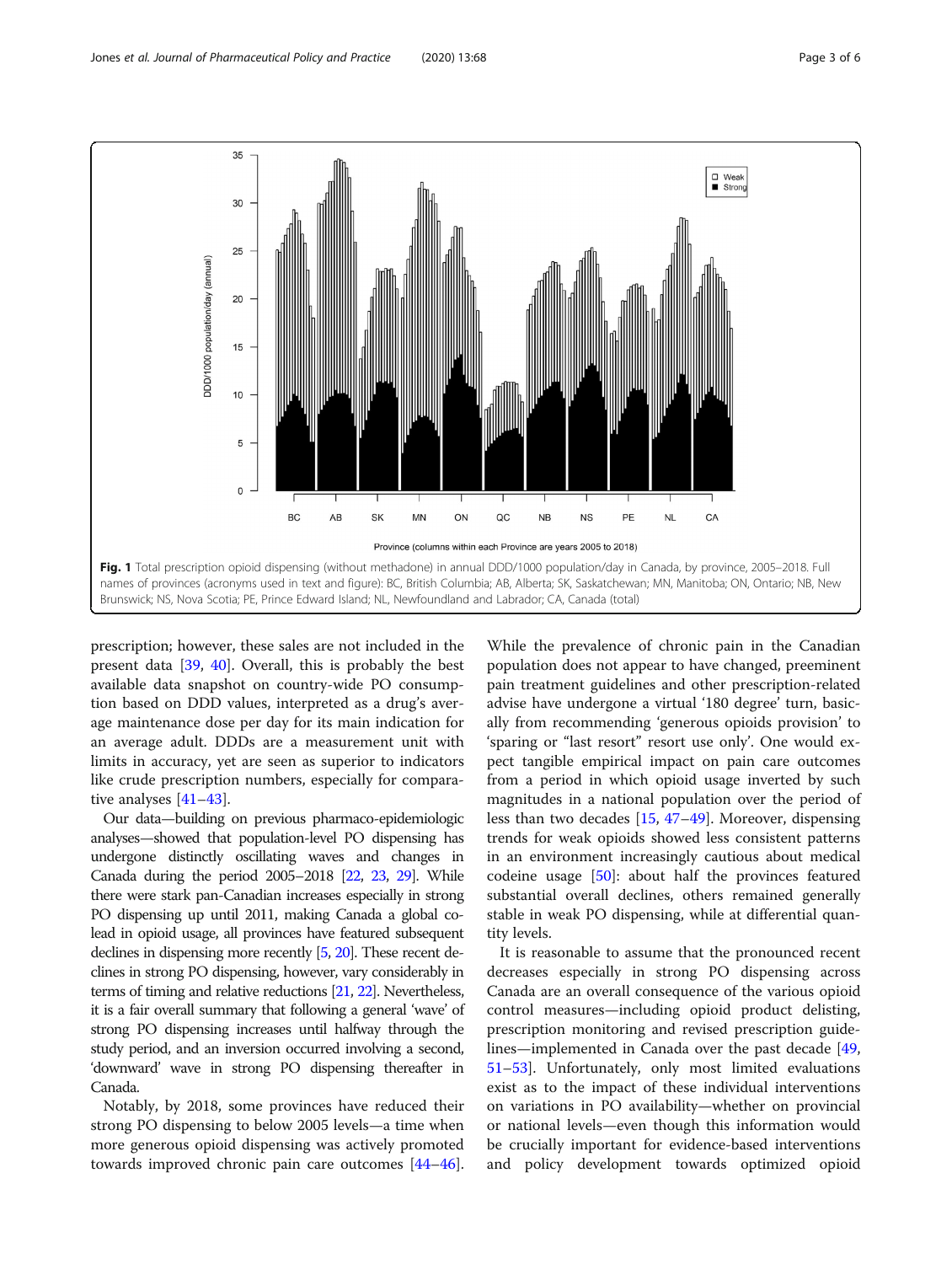<span id="page-3-0"></span>control and related benefits and/or harms [2, [10](#page-4-0), [54](#page-5-0)]. Such analyses urgently need to be conducted with appropriate, rigorous approaches, for example time-series and other analysis methods [\[52](#page-4-0), [55\]](#page-5-0). Overall and despite recent declines combined with some inter-provincial alignment, the total of strong PO dispensing patterns remains rather heterogeneous across Canadian provinces, as further exemplified by variations in the types of opioid formulations used [\[21](#page-4-0)].

One would expect that the recent declines in population-level opioid dispensing in Canada cooccurred with parallel benefits in opioid-related public health outcomes. Unfortunately, this appears not to be the case, or reductions from excessive prescribing levels occurred too late, evidence for improvements in pain care outcomes is lacking, and opioid-related mortality and morbidity indicator outcomes have substantially risen further in recent years (e.g. 2017/18) [[56](#page-5-0)–[58](#page-5-0)]. Contributing factors to this dire situation are multi-layered and include the increasing availability and non-medical use—despite substantially expanded public health and treatment interventions—of illicit, highly potent and toxic opioid products (e.g. fentanyl or analogues) by many at-risk users in locations across Canada [[25,](#page-4-0) [26](#page-4-0), [59\]](#page-5-0). While these developments in rising illicit opioid use and harms appear to be extrinsically driven, the impact of a suddenly and rapidly shrinking (direct or indirect/ diverted) medical opioid supply for large populations habituated into (medical or non-medical) opioid use in Canada need to be better analyzed and understood [[60](#page-5-0), [61\]](#page-5-0). Further epidemiological analyses and improved intervention and policy development for this opioidrelated public health crisis are urgently required.

## Conclusion

Following persistent increases that gave Canada one of the highest opioid use rates in the world, an assortment of various policy interventions implemented post-2012 to curb general opioid availability and adverse consequences in the population were introduced, and prescription opioid dispensing showed variably decreasing trends in each of ten provinces. Both the magnitude of the decreases and current opioid dispensing levels continue to be rather heterogeneous across the provinces and so raise questions about differential medical use and needs standards, as well as the effectiveness of policy measures for opioids. From a public health perspective, the substantive decreases in medical opioid availability appears to have led to unintended consequences of supply shortages for non-medical opioid use resulting in extensive adverse outcomes (e.g. overdose fatalities) related to increases in illegal opioid (e.g. fentanyl and analogues) availability and use.

## Abbreviations

PO: Prescription opioid(s)

#### Acknowledgements

Not applicable.

#### Authors' contributions

BF conceptualized the paper and prepared the initial draft. WJ conducted the statistical analyses. WJ, LV and PK reviewed and provided intellectual contributions to data and interpretation materials. BF and WJ, together with other co-authors, led iterative revisions of drafts of the paper. All authors approved the final manuscript submitted.

#### Funding

The present work was partly supported by funding from the Canadian Institutes of Health Research (CIHR), specifically grant #SAF-94814. Dr. Fischer acknowledges support from the endowed Hugh Green Foundation Chair in Addiction Research, Faculty of Medical and Health Sciences, University of Auckland. The present study was partly conducted with opioid dispensing data commercially obtained from IQVIA solutions. None of the authors is affiliated with the company, and the company had no involvement in the study design, analyses or manuscript development.

#### Availability of data and materials

The datasets (Statistics Canada) analysed during the current study are publicly available from Statistics Canada [\[https://www150.statcan.gc.ca/t1/](https://www150.statcan.gc.ca/t1/tbl1/en/tv.action?pid=1710000901) [tbl1/en/tv.action?pid=1710000901](https://www150.statcan.gc.ca/t1/tbl1/en/tv.action?pid=1710000901)]; the opioid dispensing data are not publicly available since underlying data were commercially obtained and used under licence. The commercial data provider had no involvement in or influence on analyses, interpretation or publication of the data.

## Ethics approval and consent to participate

Not applicable.

## Consent for publication

Not applicable.

#### Competing interests

The authors declare that they have no competing interests.

#### Author details

<sup>1</sup> Centre for Applied Research in Mental Health and Addiction (CARMHA), Faculty of Health Sciences, Simon Fraser University, Vancouver, Canada. <sup>2</sup>Centre for Addiction and Mental Health, 33 Russell Street, Toronto, Ontario, Canada. <sup>3</sup>Department of Psychiatry, University of Toronto, 250 College Street, 8th floor, Toronto, Ontario, Canada. <sup>4</sup>Institute for Clinical Evaluative Sciences (ICES), 2075 Bayview Ave, Toronto, Ontario, Canada. <sup>5</sup>Schools of Population Health and Pharmacy, Faculty of Medical and Health Sciences, University of Auckland, Auckland, New Zealand. <sup>6</sup>Department of Psychiatry, Federal University of São Paulo (UNIFESP), R. Sena Madureira, 1500 - Vila Clementino, São Paulo, Brazil.

## Received: 17 December 2019 Accepted: 4 September 2020

#### References

- 1. Murphy Y, Goldner E, Fischer B. Prescription opioid use, harms and interventions in Canada: a review update of new developments and findings since 2010. Pain Physician. 2015;18:E605–E14.
- 2. Belzak L, Halverson J. Evidence synthesis-the opioid crisis in Canada: a national perspective. Health promotion and chronic disease prevention in Canada: Research, Policy and Practice. 2018;38(6):224.
- 3. Kolodny A, Courtwright DT, Hwang CS, Kreiner P, Eadie JL, Clark TW, et al. The prescription opioid and heroin crisis: a public health approach to an epidemic of addiction. Annu Rev Public Health. 2015;36:559–74.
- 4. Scholl L, Seth P, Kariisa M, Wilson N, Baldwin G. Drug and opioid-involved overdose deaths - United States, 2013-2017. Morbidity Mortality Weekly Report. 2019;67(5152):1419.
- 5. International Narcotics Control Board. Availability of internationally controlled drugs: ensuring adequate access for medical and scientific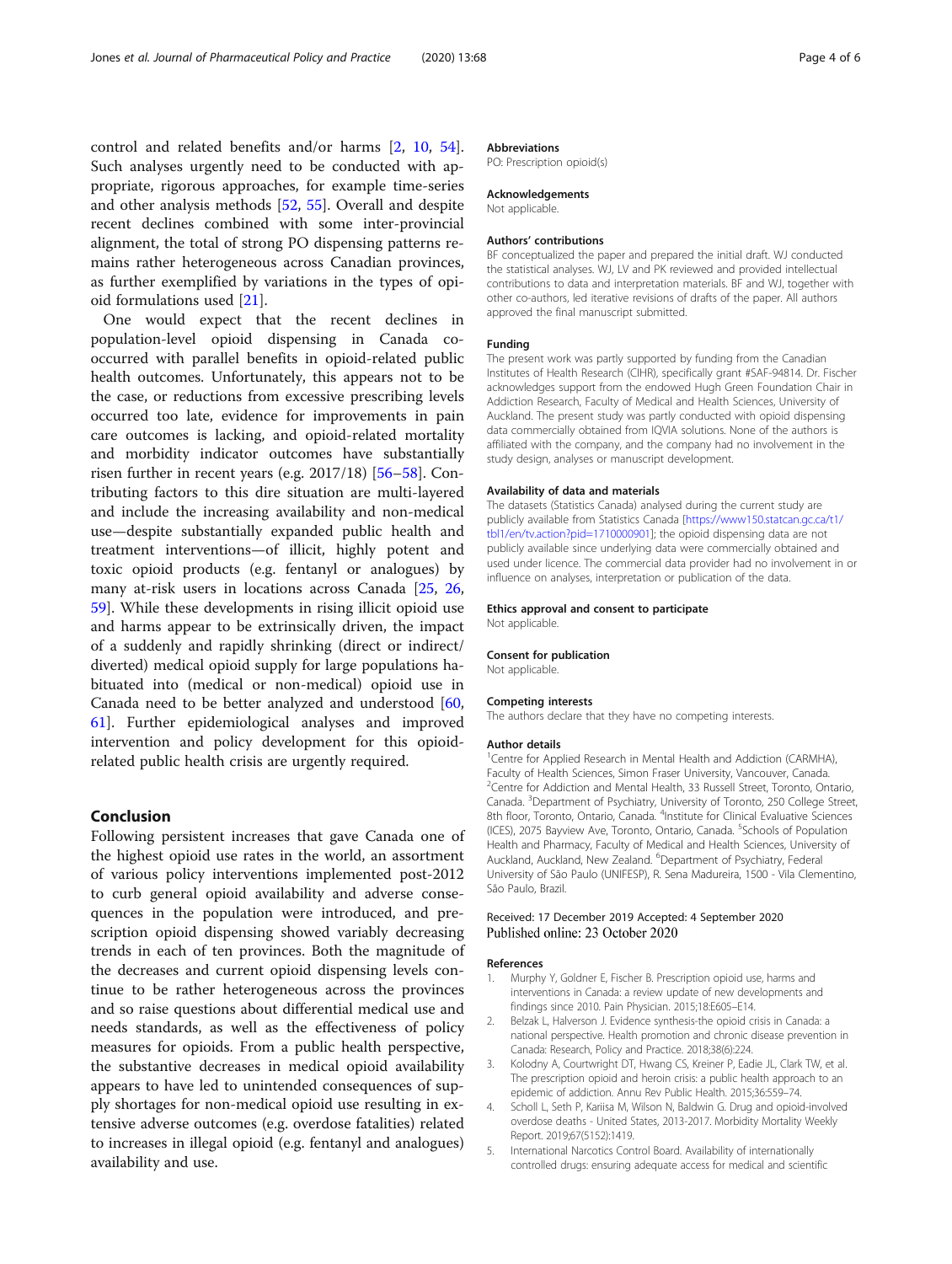<span id="page-4-0"></span>purposes. New York: International Narcotics Control Board (INCB), 2016 April 29, 2019.

- 6. Case A, Deaton A. Rising morbidity and mortality in midlife among white non-Hispanic Americans in the 21st century. Proc Natl Acad Sci. 2015; 112(49):15078–83.
- 7. Sauber-Schatz EK, Mack KA, Kiekman ST, Paulozzi L. Associations between pain clinic density and distributions of opioid pain relievers, drug-related deaths, hospitalizations, emergency department visits, and neonatal abstinence syndrome in Florida. Drug Alcohol Depend. 2013;133(1):161–6.
- 8. Fischer B, Jones W, Urbanoski K, Skinner R, Rehm J. Correlations between prescription opioid analgesic dispensing levels and related mortality and morbidity in Ontario, Canada, 2005-2011. Drug and Alcohol Review. 2014; 33(1):19–26.
- 9. Gladstone EJ, Smolina K, Weymann KR, Morgan SG. Geographic variations in prescription opioid dispensations and deaths among women and men in British Columbia, Canada. Med Care. 2015;53(11):954–9.
- 10. Fischer B, Rehm J, Tyndall M. Effective Canadian policy to reduce harms from prescription opioids: learning from past failures. CMAJ. 2016;188(17-18): 1240–4.
- 11. Rutkow L, Chang HY, Daubresse M, Webster DW, Stuart EA, Alexander GC. Effect of Florida's prescription drug monitoring program and pill mill laws on opioid prescribing and use. JAMA Intern Med. 2015;174(10):1642–9.
- 12. Volkow N, McLellan TA. Curtailing diversion and abuse of opioid analgesics without jeopardizing pain treatment. JAMA. 2011;305(13):1346–7.
- 13. Meyer R, Patel MA, Rattana SK, Quock TP, Mody SH. Prescription opioid abuse: a literature review of the clinical and econimic burden in the United States. Population Health Management. 2014;17(6):372–87.
- 14. Dowell D, Haegerich TM, Chou R. CDC guideline for prescribing opioids for chronic pain—United States, 2016. JAMA. 2016;315(15):1624–45.
- 15. Busse JW, Craigie S, Juurlink DN, Buckley DN, Wang L, Couban RJ, et al. Guideline for opioid therapy and chronic noncancer pain. Can Med Assoc J. 2017;189(18):E659–E66.
- 16. Health Canada. Federal action on opioids Ottawa, ON: Government of Canada; 2019. Available from: [https://www.canada.ca/en/health-canada/](https://www.canada.ca/en/health-canada/services/substance-use/problematic-prescription-drug-use/opioids/federal-actions.html) [services/substance-use/problematic-prescription-drug-use/opioids/federal](https://www.canada.ca/en/health-canada/services/substance-use/problematic-prescription-drug-use/opioids/federal-actions.html)[actions.html](https://www.canada.ca/en/health-canada/services/substance-use/problematic-prescription-drug-use/opioids/federal-actions.html). Retrieved: April 10, 2019.
- 17. The Globe and Mail. More than 10,000 Canadians have died from opioid-related overdoses since 2016, public health data show. Retrieved: April 10 2019.
- 18. Guy GP Jr, Zhand K, Bohm MK, Losby J, Lewis B, Young R, et al. Vital signs: changes in opioid prescribing in the United States, 2006-2015. Morbidity Mortality Weekly Report. 2017;66(26):697.
- 19. Levy B, Paulozzi L, Mack KA, Jones CM. Trends in opioid analgesic-prescribing rates by specialty, US, 2007-2012. Am J Prev Med. 2015;49(3):409–13.
- 20. International Narcotics Control Board. Narcotic drugs 2018. New York: International Narcotics Control Board (INCB); 2018.
- 21. Fischer B, Jones W, Vojtila L, Kurdyak P. Patterns, changes, and trends in prescription opioid dispensing in Canada, 2005-2016. Pain Physician. 2018; 21(3):219–28.
- 22. Fischer B, Jones W, Rehm J. Trends and changes in prescription opioid analgesic dispensing in Canada 2005-2012: an update with a focus on recent interventions. BMC Health Serv Res. 2014;14(1):90.
- 23. Canadian Institutes for Health Information. Pan-Canadian trends in the prescribing of opioids, 2012 to 2016. Ottawa, ON: Canadian Institute for Health Information (CIHI), 2017.
- 24. Frank RG, Pollack HA. Addressing the fentanyl threat to public health. N Engl J Med. 2017;376(7):605–7.
- 25. Fischer B, Vojtila L, Rehm J. The 'fentanyl epidemic'in Canada–some cautionary observations focusing on opioid-related mortality. Prev Med. 2018;107:109–13.
- 26. Gomes T, Khuu W, Martins D, Tadrous M, Mamdani MM, Paterson JM, et al. Contributions of prescribed and non-prescribed opioids to opioid related deaths: population based cohort study in Ontario, Canada. BMJ. 2018;362:k3207.
- 27. National Institute on Drug Abuse. Overdose Death Rates (Revised 2019) North Bethesda, MD, USA: National Institute on Drug Abuse (NIDA); 2019. Available from: [https://www.drugabuse.gov/related-topics/trends-statistics/](https://www.drugabuse.gov/related-topics/trends-statistics/overdose-death-rates) [overdose-death-rates.](https://www.drugabuse.gov/related-topics/trends-statistics/overdose-death-rates)
- 28. IMS Brogan (IMSB). IMSB Canadian compuscript audit. Available from: [http://](http://www.imsbrogancapabilities.com/) [www.imsbrogancapabilities.com/](http://www.imsbrogancapabilities.com/).
- 29. Fischer B, Jones W, Krahn M, Rehm J. Differences and over-time changes in levels of prescription opioid analgesic dispensing from retail pharmacies in Canada, 2005-2010. Pharmacoepidemiol Drug Saf. 2011;20(12):1269–77.
- 30. IQVIA. Retail Prescriptions Dispensed in Canada, 2013-2017. Pharmaceutical trrends 2018. IQVIA; 2018. Available from: [https://www.iqvia.com/-/media/](https://www.iqvia.com/-/media/iqvia/pdfs/canada-location-site/retailprescriptionscanada_en_17.pdf?la=en&hash=F4B8ABE5F640247F99D9CF104E79BC3A18DD4158) [iqvia/pdfs/canada-location-site/retailprescriptionscanada\\_en\\_17.pdf?la=](https://www.iqvia.com/-/media/iqvia/pdfs/canada-location-site/retailprescriptionscanada_en_17.pdf?la=en&hash=F4B8ABE5F640247F99D9CF104E79BC3A18DD4158) [en&hash=F4B8ABE5F640247F99D9CF104E79BC3A18DD4158.](https://www.iqvia.com/-/media/iqvia/pdfs/canada-location-site/retailprescriptionscanada_en_17.pdf?la=en&hash=F4B8ABE5F640247F99D9CF104E79BC3A18DD4158)
- 31. CIHI. Pan-Canadian trends in the prescribing of opioids and benzodiazepines, 2012 to 2017, vol. 2018. Ottawa, ON: Canadian Institute for Health Information (CIHI).
- 32. Fischer B, Kurdyak P, Goldner E, Tyndall M, Rehm J. Treatment of prescription opioid disorder in Canda: looking at the 'other epidemic'? Substance abuse treatment, prevention, and policy. 2016;11(1):12.
- 33. Fischer B, Kurdyak P, Jones W. Tramadol dispensing patterns and trends in Canada, 2007-2016. Pharmacoepidemiol Drug Saf. 2019;28(3):396–400.
- 34. WHO Collaborating Centre for Drug Statistics Methodology. Methodology: definition and general considerations. World Health Organization (WHO). Available from: [http://www.whocc.no/ddd/definition\\_and\\_general\\_considera/.](http://www.whocc.no/ddd/definition_and_general_considera/)
- 35. WHO Collaborating Centre for Drug Statistics Methodology. ATC/DDD index. World Health Organization (WHO). Available from: [http://www.whocc.](http://www.whocc.no/atc_ddd_index/) [no/atc\\_ddd\\_index/.](http://www.whocc.no/atc_ddd_index/) Retrieved: April 9, 2019.
- 36. Statistics Canada. Population estimates, quarterly, Table: 17-10-0009-01 [cited 2020 August 19] Ottawa, ON: Government of Canada; 2020. Available: [https://www150.statcan.gc.ca/t1/tbl1/en/tv.action?pid=1710000901.](https://www150.statcan.gc.ca/t1/tbl1/en/tv.action?pid=1710000901) Retrieved: August 19, 2020.
- 37. World Health Organization. WHO's Pain Ladder. Available from: [http://www.](http://www.who.int/cancer/palliative/painladder/en/) [who.int/cancer/palliative/painladder/en/](http://www.who.int/cancer/palliative/painladder/en/). Retrieved: April 10, 2020.
- IMSB. Canadian Compuscript audit [computer program]. IMS Brogan: Montreal: 2013
- 39. Drug & Alcohol Testing Association of Canada. Cough syrups with codeine to become controlled medications 2019. Available: [https://](https://datac.ca/cough-syrups-with-codeine-to-become-controlled-medications/) [datac.ca/cough-syrups-with-codeine-to-become-controlled-medications/.](https://datac.ca/cough-syrups-with-codeine-to-become-controlled-medications/) Retrieved: April 10, 2020.
- 40. MacKinnon J. Tighter regulations needed for over-the-counter codeine in Canada. Canadian Pharmacists Journal/Revue des Pharmaciens du Canada. 2016;149(6):322–4.
- 41. Nielsen S, Gisev N, Bruno R, Hall W, Cohen M, Larance B, et al. Defined daily doses (DDD) do not accurately reflect opioid doses used in contemporary chronic pain treatment. Pharmacoepidemiol Drug Saf. 2017;26(5):587–91.
- 42. McDonald DC, Carlson K, Izreal D. Geographic variation in opioid prescribing in the US. J Pain. 2012;13(10):988–96.
- 43. Ontario Drug Policy Research Network. Behind the prescriptions: a snapshop of opioid use across all Ontarians. Toronto, ON: Ontario Drug Policy Research Network (ODPRN); 2017 April 29 2019.
- 44. Jovey RD, Ennis J, Gardner-Nix J, Goldman B, Hays H, Lynch M, et al. Use of opioid analgesics for the treatment of chronic noncancer pain - a consensus statement and guidelines from the Canadian Pain Society, 2002. Pain Research and Management. 2003;8:3A–14A.
- 45. Moulin DE, Clark AJ, Speechley M, Morley-Forster PK. Chronic pain in Canada-prevalence, treatment, impact and the role of opioid analgesia. Pain Research and Management. 2002;7(4):179–84.
- 46. Mularksi RA, White-Chu F, Overbay D, Miller L, Asch SM, Ganzini L. Measuring pain as the 5th vital sign does not improve quality of pain management. J Gen Internal Medicine. 2006;21(6):607–12.
- 47. Schopflocher D, Taenzer P, Jovey R. The prevalence of chronic pain in Canada. Pain Research and Management. 2011;16(6):445–50.
- 48. Boulanger A, Clark AJ, Squire P, Cui E, Horbay GL. Chronic pain in Canada: have we improved our management of chronic noncancer pain? Pain Research and Management. 2007;12(1):39–47.
- 49. Busse J, Jurrlink D, Guyatt GH. Addressing the limitations of the CDC guideline for prescribing opioids for chronic noncancer pain. CMAJ. 2016; 188(17-18):1210–1.
- 50. MacDonald N, MacLeod SM. Has the time come to phase out codeine? CMAJ. 2010;182(17):1825.
- 51. Furlan AD, MacDougall P, Pellerin D, Shaw K, Spitzig D, Wilson G, et al. Overview of four prescription monitoring/review programs in Canada. Pain Research Management. 2014;19(2):102–6.
- 52. Gomes T, Juurlink D, Yao Z, Camacho X, Paterson JM, Singh S, et al. Impact of legislation and a prescription monitoring program on the prevalence of potentially inappropriate prescriptions for monitored drugs in Ontario: a time series analysis. CMAJ Open. 2014;2(4):E256.
- 53. Fischer B, Vojtila L, Kurdyak P. 'Delisting'OxyContin® to reduce prescription opioid-related harms in Ontario (Canada)—gauging effects 5 years later. Pharmacoepidemiol Drug Saf. 2017;26(9):1040–3.